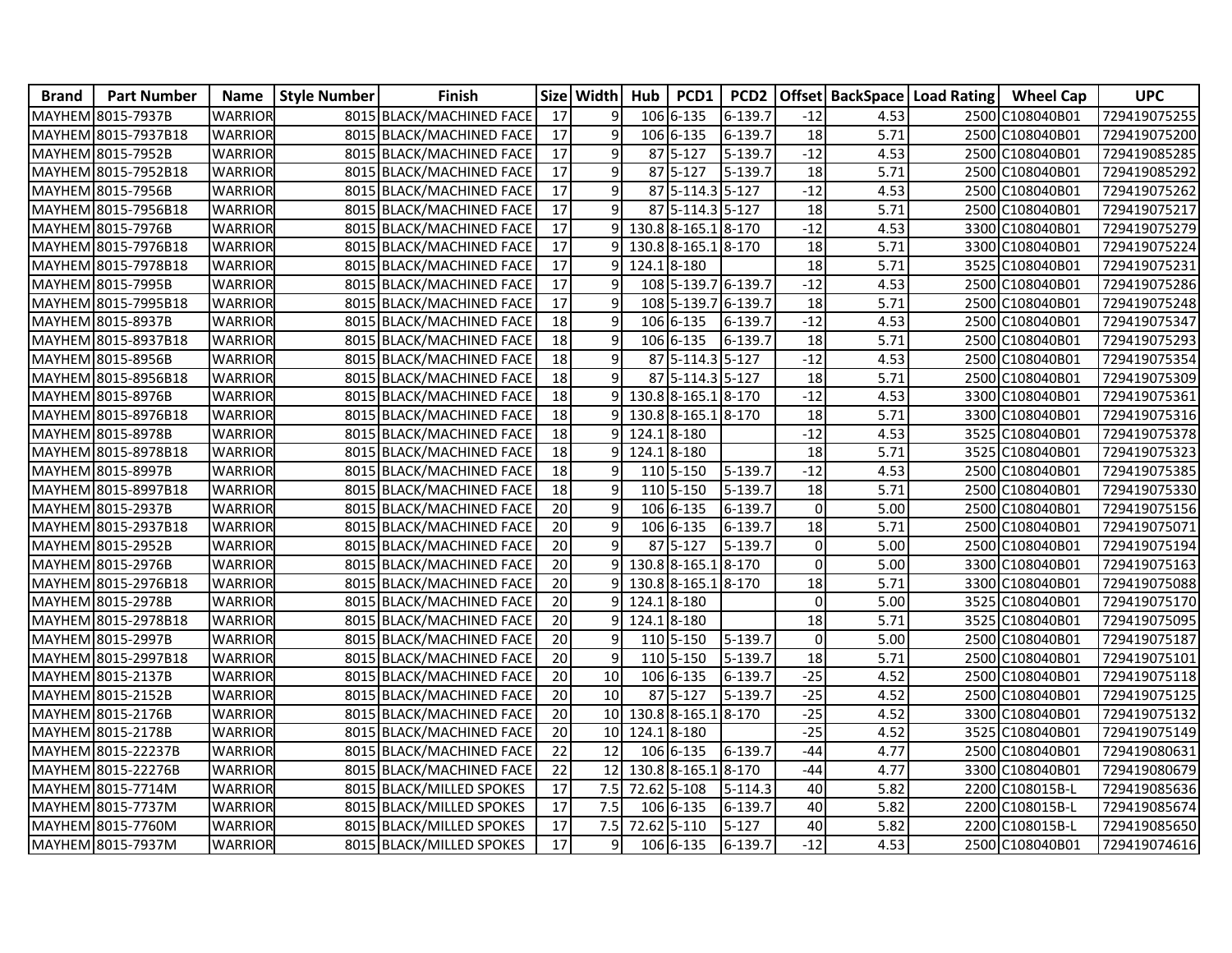|               | MAYHEM 8015-7937M18 | <b>WARRIOR</b> | 8015 BLACK/MILLED SPOKES | 17              | 9              | 106 6-135              | 6-139.7              | 18              | 5.71 | 2500 C108040B01 | 729419074562 |
|---------------|---------------------|----------------|--------------------------|-----------------|----------------|------------------------|----------------------|-----------------|------|-----------------|--------------|
|               | MAYHEM 8015-7952M   | <b>WARRIOR</b> | 8015 BLACK/MILLED SPOKES | 17              | 9              | 87 5-127               | 5-139.7              | $-12$           | 4.53 | 2500 C108040B01 | 729419085308 |
|               | MAYHEM 8015-7952M18 | <b>WARRIOR</b> | 8015 BLACK/MILLED SPOKES | $\overline{17}$ | 9              | 87 5-127               | 5-139.7              | 18              | 5.71 | 2500 C108040B01 | 729419085315 |
|               | MAYHEM 8015-7956M   | <b>WARRIOR</b> | 8015 BLACK/MILLED SPOKES | 17              | 9              | 87 5-114.3 5-127       |                      | $-12$           | 4.53 | 2500 C108040B01 | 729419074623 |
|               | MAYHEM 8015-7956M18 | <b>WARRIOR</b> | 8015 BLACK/MILLED SPOKES | $\overline{17}$ | 9              | 87 5-114.3 5-127       |                      | 18              | 5.71 | 2500 C108040B01 | 729419074579 |
|               | MAYHEM 8015-7976M   | <b>WARRIOR</b> | 8015 BLACK/MILLED SPOKES | 17              | $\mathsf{q}$   | 130.8 8-165.1 8-170    |                      | $-12$           | 4.53 | 3300 C108040B01 | 729419074630 |
|               | MAYHEM 8015-7976M18 | <b>WARRIOR</b> | 8015 BLACK/MILLED SPOKES | 17              |                | 130.8 8-165.1 8-170    |                      | 18              | 5.71 | 3300 C108040B01 | 729419074586 |
|               | MAYHEM 8015-7978M18 | <b>WARRIOR</b> | 8015 BLACK/MILLED SPOKES | $\overline{17}$ |                | 124.18-180             |                      | 18              | 5.71 | 3525 C108040B01 | 729419074593 |
|               | MAYHEM 8015-7992M18 | <b>WARRIOR</b> | 8015 BLACK/MILLED SPOKES | $\overline{17}$ | 9              |                        | 78.3 6-114.3 6-139.7 | 18              | 5.71 | 2500 C108040B01 | 729419086596 |
|               | MAYHEM 8015-7995M   | <b>WARRIOR</b> | 8015 BLACK/MILLED SPOKES | $\overline{17}$ | 9              |                        | 108 5-139.7 6-139.7  | $-12$           | 4.53 | 2500 C108040B01 | 729419074647 |
|               | MAYHEM 8015-7995M18 | <b>WARRIOR</b> | 8015 BLACK/MILLED SPOKES | $\overline{17}$ | 9              |                        | 108 5-139.7 6-139.7  | 18              | 5.71 | 2500 C108040B01 | 729419074609 |
|               | MAYHEM 8015-8952M   | <b>WARRIER</b> | 8015 BLACK/MILLED SPOKES | 18              | 9              | $\overline{87}$ 5-127  | 5-139.7              | $-12$           | 4.53 | 2500 C108040B01 | 729419094881 |
|               | MAYHEM 8015-8937M   | <b>WARRIOR</b> | 8015 BLACK/MILLED SPOKES | 18              | 9              | 106 6-135              | 6-139.7              | $-12$           | 4.53 | 2500 C108040B01 | 729419074708 |
|               | MAYHEM 8015-8937M18 | <b>WARRIOR</b> | 8015 BLACK/MILLED SPOKES | 18              | 9              | 106 6-135              | 6-139.7              | 18              | 5.71 | 2500 C108040B01 | 729419074654 |
|               | MAYHEM 8015-8956M   | <b>WARRIOR</b> | 8015 BLACK/MILLED SPOKES | $18\,$          | 9              | 875-114.35-127         |                      | $-12$           | 4.53 | 2500 C108040B01 | 729419074715 |
|               | MAYHEM 8015-8956M18 | <b>WARRIOR</b> | 8015 BLACK/MILLED SPOKES | 18              | 9              | 87 5-114.3 5-127       |                      | 18              | 5.71 | 2500 C108040B01 | 729419074661 |
|               | MAYHEM 8015-8963M18 | <b>WARRIOR</b> | 8015 BLACK/MILLED SPOKES | 18              | 9              | 87 5-139.7 7-150       |                      | 18              | 5.71 | 2500 C108040B01 | 729419085889 |
|               | MAYHEM 8015-8976M   | <b>WARRIOR</b> | 8015 BLACK/MILLED SPOKES | $\overline{18}$ | ٩l             | 130.8 8-165.1 8-170    |                      | $-12$           | 4.53 | 3300 C108040B01 | 729419074722 |
|               | MAYHEM 8015-8976M18 | <b>WARRIOR</b> | 8015 BLACK/MILLED SPOKES | $\overline{18}$ |                | 130.8 8-165.1 8-170    |                      | 18              | 5.71 | 3300 C108040B01 | 729419074678 |
|               | MAYHEM 8015-8978M   | <b>WARRIOR</b> | 8015 BLACK/MILLED SPOKES | $\overline{18}$ | ٩l             | 124.18-180             |                      | $-12$           | 4.53 | 3525 C108040B01 | 729419074739 |
|               | MAYHEM 8015-8978M18 | <b>WARRIOR</b> | 8015 BLACK/MILLED SPOKES | 18              |                | 124.18-180             |                      | 18              | 5.71 | 3525 C108040B01 | 729419074685 |
|               | MAYHEM 8015-8994M18 | <b>WARRIOR</b> | 8015 BLACK/MILLED SPOKES | 18              | 9              | 78.1 6-120             | 6-139.7              | 18              | 5.71 | 2500 C108040B01 | 729419086473 |
|               | MAYHEM 8015-8994M30 | <b>WARRIOR</b> | 8015 BLACK/MILLED SPOKES | 18              | 9              | 78.1 6-120             | 6-139.7              | 30              | 6.18 | 2500 C108040B01 | 729419072469 |
|               | MAYHEM 8015-8997M   | <b>WARRIOR</b> | 8015 BLACK/MILLED SPOKES | 18              | 9              | 110 5-150              | 5-139.7              | $-12$           | 4.53 | 2500 C108040B01 | 729419074746 |
|               | MAYHEM 8015-8997M18 | <b>WARRIOR</b> | 8015 BLACK/MILLED SPOKES | 18              | 9              | 110 5-150              | 5-139.7              | 18              | 5.71 | 2500 C108040B01 | 729419074692 |
|               | MAYHEM 8015-2937M   | <b>WARRIOR</b> | 8015 BLACK/MILLED SPOKES | 20              | 9              | 106 6-135              | 6-139.7              | 0               | 5.00 | 2500 C108040B01 | 729419074517 |
|               | MAYHEM 8015-2937M18 | <b>WARRIOR</b> | 8015 BLACK/MILLED SPOKES | $\overline{20}$ | 9              | 106 6-135              | 6-139.7              | $\overline{18}$ | 5.71 | 2500 C108040B01 | 729419074432 |
| <b>MAYHEM</b> | 8015-2952M          | WARRIOR        | 8015 BLACK/MILLED SPOKES | $\overline{20}$ | $\overline{9}$ | 87 5-127               | 5-139.7              | $\pmb{0}$       | 5.00 | 2500 C108040B01 | 729419074555 |
|               | MAYHEM 8015-2963M18 | <b>WARRIOR</b> | 8015 BLACK/MILLED SPOKES | 20              | 9              | 87 5-139.7 7-150       |                      | 18              | 5.71 | 2500 C108040B01 | 729419085902 |
|               | MAYHEM 8015-2976M   | <b>WARRIOR</b> | 8015 BLACK/MILLED SPOKES | $\overline{20}$ |                | 130.8 8-165.1 8-170    |                      | 0               | 5.00 | 3300 C108040B01 | 729419074524 |
|               | MAYHEM 8015-2976M18 | <b>WARRIOR</b> | 8015 BLACK/MILLED SPOKES | $\overline{20}$ | ٩l             | 130.8 8-165.1 8-170    |                      | 18              | 5.71 | 3300 C108040B01 | 729419074449 |
|               | MAYHEM 8015-2978M   | <b>WARRIOR</b> | 8015 BLACK/MILLED SPOKES | 20              |                | 124.18-180             |                      | 0               | 5.00 | 3525 C108040B01 | 729419074531 |
|               | MAYHEM 8015-2978M18 | <b>WARRIOR</b> | 8015 BLACK/MILLED SPOKES | 20              |                | 124.18-180             |                      | 18              | 5.71 | 3525 C108040B01 | 729419074456 |
|               | MAYHEM 8015-2994M   | <b>WARRIOR</b> | 8015 BLACK/MILLED SPOKES | $\overline{20}$ | 9              | 78.1 6-120             | 6-139.7              | $\overline{0}$  | 5.00 | 2500 C108040B01 | 729419095949 |
|               | MAYHEM 8015-2994M18 | <b>WARRIOR</b> | 8015 BLACK/MILLED SPOKES | $\overline{20}$ | 9              | 78.1 6-120             | 6-139.7              | $\overline{18}$ | 5.71 | 2500 C108040B01 | 729419086497 |
|               | MAYHEM 8015-2994M30 | <b>WARRIOR</b> | 8015 BLACK/MILLED SPOKES | $\overline{20}$ | $\overline{9}$ | 78.1 6-120             | 6-139.7              | 30              | 6.18 | 2500 C108040B01 | 729419072483 |
|               | MAYHEM 8015-2997M   | <b>WARRIOR</b> | 8015 BLACK/MILLED SPOKES | 20              | 9              | 110 5-150              | 5-139.7              | $\pmb{0}$       | 5.00 | 2500 C108040B01 | 729419074548 |
|               | MAYHEM 8015-2997M18 | <b>WARRIOR</b> | 8015 BLACK/MILLED SPOKES | $\overline{20}$ | 9              | 110 5-150              | 5-139.7              | 18              | 5.71 | 2500 C108040B01 | 729419074463 |
| <b>MAYHEM</b> | 8015-2137M          | <b>WARRIOR</b> | 8015 BLACK/MILLED SPOKES | 20              | 10             | 106 6-135              | 6-139.7              | $-25$           | 4.52 | 2500 C108040B01 | 729419074470 |
|               | MAYHEM 8015-2152M   | <b>WARRIOR</b> | 8015 BLACK/MILLED SPOKES | 20              | 10             | 87 5-127               | 5-139.7              | $-25$           | 4.52 | 2500 C108040B01 | 729419074487 |
|               | MAYHEM 8015-2176M   | <b>WARRIOR</b> | 8015 BLACK/MILLED SPOKES | 20              |                | 10 130.8 8-165.1 8-170 |                      | $-25$           | 4.52 | 3300 C108040B01 | 729419074494 |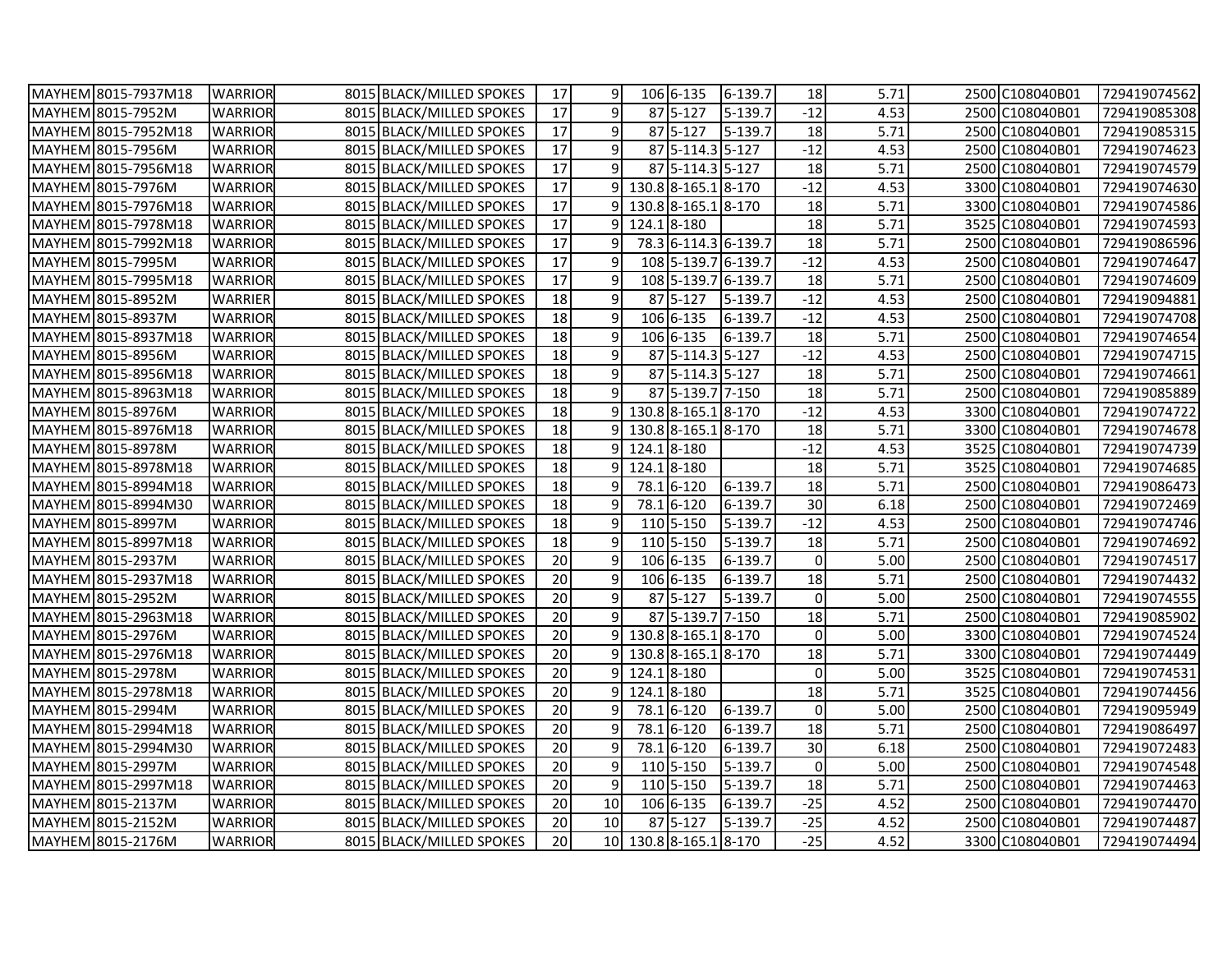| MAYHEM 8015-2178M            | <b>WARRIOR</b> | 8015 BLACK/MILLED SPOKES | 20              |                | $10 \mid 124.1 \mid 8-180$  |                        |                      | $-25$           | 4.52 | 3525 C108040B01  | 729419074500                  |
|------------------------------|----------------|--------------------------|-----------------|----------------|-----------------------------|------------------------|----------------------|-----------------|------|------------------|-------------------------------|
| MAYHEM 8015-22237M           | <b>WARRIOR</b> | 8015 BLACK/MILLED SPOKES | $\overline{22}$ | 12             |                             | 106 6-135              | 6-139.7              | $-44$           | 4.77 | 2500 C108040B01  | 729419080648                  |
| MAYHEM 8015-22252M           | <b>WARRIOR</b> | 8015 BLACK/MILLED SPOKES | $\overline{22}$ | 12             |                             | 87 5-127               | 5-139.7              | $-44$           | 4.77 | 2500 C108040B01  | 729419072414                  |
| MAYHEM 8015-22276M           | <b>WARRIOR</b> | 8015 BLACK/MILLED SPOKES | 22              |                |                             | 12 130.8 8-165.1 8-170 |                      | $-44$           | 4.77 | 3300 C108040B01  | 729419080686                  |
| MAYHEM 8015-22278M           | <b>WARRIOR</b> | 8015 BLACK/MILLED SPOKES | 22              |                | $\overline{12}$ 124.1 8-180 |                        |                      | $-44$           | 4.77 | 3300 C108040B01  | 729419080716                  |
| MAYHEM 8015-7714MB           | <b>WARRIOR</b> | 8015 MATTE BLACK         | $\overline{17}$ |                | 7.5 72.62 5-108             |                        | 5-114.3              | 40              | 5.82 | 2200 C108015MB-L | 729419085643                  |
| MAYHEM 8015-7760MB           | <b>WARRIOR</b> | 8015 MATTE BLACK         | 17              | 7.5            |                             | 72.62 5-110            | $5 - 127$            | 40              | 5.82 | 2200 C108015MB-L | 729419085667                  |
| MAYHEM 8015-7937MB           | <b>WARRIOR</b> | 8015 MATTE BLACK         | $\overline{17}$ | 9              |                             | 106 6-135              | 6-139.7              | $-12$           | 4.53 |                  | 2500 C108010MB01 729419074296 |
| MAYHEM 8015-7937MB18         | <b>WARRIOR</b> | 8015 MATTE BLACK         | $\overline{17}$ | 9              |                             | 106 6-135              | 6-139.7              | 18              | 5.71 |                  | 2500 C108010MB01 729419074241 |
| MAYHEM 8015-7952MB           | <b>WARRIOR</b> | 8015 MATTE BLACK         | 17              | 9              |                             | 87 5-127               | 5-139.7              | $-12$           | 4.53 |                  | 2500 C108010MB01 729419085322 |
| MAYHEM 8015-7952MB18         | <b>WARRIOR</b> | 8015 MATTE BLACK         | 17              | 9              |                             | 87 5-127               | 5-139.7              | 18              | 5.71 |                  | 2500 C108010MB01 729419085339 |
| MAYHEM 8015-7956MB           | <b>WARRIOR</b> | 8015 MATTE BLACK         | $\overline{17}$ | 9              |                             | 87 5-114.3 5-127       |                      | $-12$           | 4.53 |                  | 2500 C108010MB01 729419074302 |
| MAYHEM 8015-7956MB18         | <b>WARRIOR</b> | 8015 MATTE BLACK         | $\overline{17}$ | 9              |                             | 87 5-114.3 5-127       |                      | 18              | 5.71 |                  | 2500 C108010MB01 729419074258 |
| MAYHEM 8015-7976MB           | <b>WARRIOR</b> | 8015 MATTE BLACK         | 17              |                |                             | 9 130.8 8-165.1 8-170  |                      | $-12$           | 4.53 |                  | 3300 C108010MB01 729419074319 |
| MAYHEM 8015-7976MB18         | <b>WARRIOR</b> | 8015 MATTE BLACK         | 17              |                |                             | 130.8 8-165.1 8-170    |                      | 18              | 5.71 |                  | 3300 C108010MB01 729419074265 |
| MAYHEM 8015-7978MB18         | <b>WARRIOR</b> | 8015 MATTE BLACK         | 17              |                |                             | 124.18-180             |                      | 18              | 5.71 |                  | 3525 C108010MB01 729419074272 |
| MAYHEM 8015-7992MB18         | <b>WARRIOR</b> | 8015 MATTE BLACK         | $\overline{17}$ | 9              |                             |                        | 78.3 6-114.3 6-139.7 | 18              | 5.71 |                  | 2500 C108010MB01 729419086602 |
| MAYHEM 8015-7995MB           | <b>WARRIOR</b> | 8015 MATTE BLACK         | 17              | 9              |                             |                        | 108 5-139.7 6-139.7  | $-12$           | 4.53 |                  | 2500 C108010MB01 729419074326 |
| MAYHEM 8015-7995MB18         | <b>WARRIOR</b> | 8015 MATTE BLACK         | $\overline{17}$ | 9              |                             | 108 5-139.7 6-139.7    |                      | 18              | 5.71 |                  | 2500 C108010MB01 729419074289 |
| MAYHEM 8015-8937MB           | <b>WARRIOR</b> | 8015 MATTE BLACK         | $\overline{18}$ | 9              |                             | 106 6-135              | 6-139.7              | $-12$           | 4.53 |                  | 2500 C108010MB01 729419074388 |
| MAYHEM 8015-8937MB18         | <b>WARRIOR</b> | 8015 MATTE BLACK         | 18              | 9              |                             | 106 6-135              | 6-139.7              | 18              | 5.71 |                  | 2500 C108010MB01 729419074333 |
| MAYHEM 8015-8956MB           | <b>WARRIOR</b> | 8015 MATTE BLACK         | 18              | 9              |                             | 87 5-114.3 5-127       |                      | $-12$           | 4.53 |                  | 2500 C108010MB01 729419074395 |
| MAYHEM 8015-8956MB18         | <b>WARRIOR</b> | 8015 MATTE BLACK         | 18              | 9              |                             | 87 5-114.3 5-127       |                      | 18              | 5.71 |                  | 2500 C108010MB01 729419074340 |
| MAYHEM 8015-8963MB18         | <b>WARRIOR</b> | 8015 MATTE BLACK         | $\overline{18}$ | 9              |                             | 87 5-139.7 7-150       |                      | 18              | 5.71 |                  | 2500 C108010MB01 729419085896 |
| MAYHEM 8015-8976MB           | <b>WARRIOR</b> | 8015 MATTE BLACK         | 18              |                |                             | 9 130.8 8-165.1 8-170  |                      | $-12$           | 4.53 |                  | 3300 C108010MB01 729419074401 |
| MAYHEM 8015-8976MB18         | <b>WARRIOR</b> | 8015 MATTE BLACK         | 18              |                |                             | 130.8 8-165.1 8-170    |                      | 18              | 5.71 |                  | 3300 C108010MB01 729419074357 |
| MAYHEM 8015-8978MB           | <b>WARRIOR</b> | 8015 MATTE BLACK         | $\overline{18}$ |                |                             | 124.18-180             |                      | $-12$           | 4.53 |                  | 3525 C108010MB01 729419074418 |
| MAYHEM 8015-8978MB18         | <b>WARRIOR</b> | 8015 MATTE BLACK         | $\overline{18}$ | 9              |                             | 124.18-180             |                      | 18              | 5.71 |                  | 3525 C108010MB01 729419074364 |
| MAYHEM 8015-8994MB18         | <b>WARRIOR</b> | 8015 MATTE BLACK         | $\overline{18}$ | 9              |                             | 78.1 6-120             | 6-139.7              | 18              | 5.71 |                  | 2500 C108010MB01 729419086480 |
| MAYHEM 8015-8994MB30 WARRIOR |                | 8015 MATTE BLACK         | 18              | 9              |                             | 78.1 6-120             | 6-139.7              | 30              | 6.18 |                  | 2500 C108010MB01 729419072476 |
| MAYHEM 8015-8997MB           | <b>WARRIOR</b> | 8015 MATTE BLACK         | 18              | 9              |                             | 110 5-150              | 5-139.7              | $-12$           | 4.53 |                  | 2500 C108010MB01 729419074425 |
| MAYHEM 8015-8997MB18         | <b>WARRIOR</b> | 8015 MATTE BLACK         | 18              | 9              |                             | 110 5-150              | 5-139.7              | 18              | 5.71 |                  | 2500 C108010MB01 729419074371 |
| MAYHEM 8015-2937MB           | <b>WARRIOR</b> | 8015 MATTE BLACK         | 20              | 9              |                             | 106 6-135              | 6-139.7              | $\mathbf 0$     | 5.00 |                  | 2500 C108010MB01 729419074203 |
| MAYHEM 8015-2937MB18         | <b>WARRIOR</b> | 8015 MATTE BLACK         | $\overline{20}$ | 9              |                             | 106 6-135              | 6-139.7              | 18              | 5.71 |                  | 2500 C108010MB01 729419074128 |
| MAYHEM 8015-2963MB18         | <b>WARRIOR</b> | 8015 MATTE BLACK         | $\overline{20}$ | 9              |                             | 87 5-139.7 7-150       |                      | 18              | 5.71 |                  | 2500 C108010MB01 729419085919 |
| MAYHEM 8015-2976MB           | <b>WARRIOR</b> | 8015 MATTE BLACK         | $\overline{20}$ |                |                             | 9 130.8 8-165.1 8-170  |                      | $\mathbf 0$     | 5.00 |                  | 3300 C108010MB01 729419074210 |
| MAYHEM 8015-2976MB18         | <b>WARRIOR</b> | 8015 MATTE BLACK         | 20              |                |                             | 130.8 8-165.1 8-170    |                      | 18              | 5.71 |                  | 3300 C108010MB01 729419074135 |
| MAYHEM 8015-2978MB           | <b>WARRIOR</b> | 8015 MATTE BLACK         | 20              | q              |                             | 124.18-180             |                      | $\mathbf 0$     | 5.00 |                  | 3525 C108010MB01 729419074227 |
| MAYHEM 8015-2978MB18         | <b>WARRIOR</b> | 8015 MATTE BLACK         | 20              | 9              |                             | 124.18-180             |                      | 18              | 5.71 |                  | 3525 C108010MB01 729419074142 |
| MAYHEM 8015-2994MB18         | <b>WARRIOR</b> | 8015 MATTE BLACK         | 20              |                |                             | 78.1 6-120             | 6-139.7              | 18              | 5.71 |                  | 2500 C108010MB01 729419086503 |
| MAYHEM 8015-2994MB30 WARRIOR |                | 8015 MATTE BLACK         | 20              | $\overline{9}$ |                             | 78.1 6-120             | 6-139.7              | 30 <sup>°</sup> | 6.18 |                  | 2500 C108010MB01 729419072490 |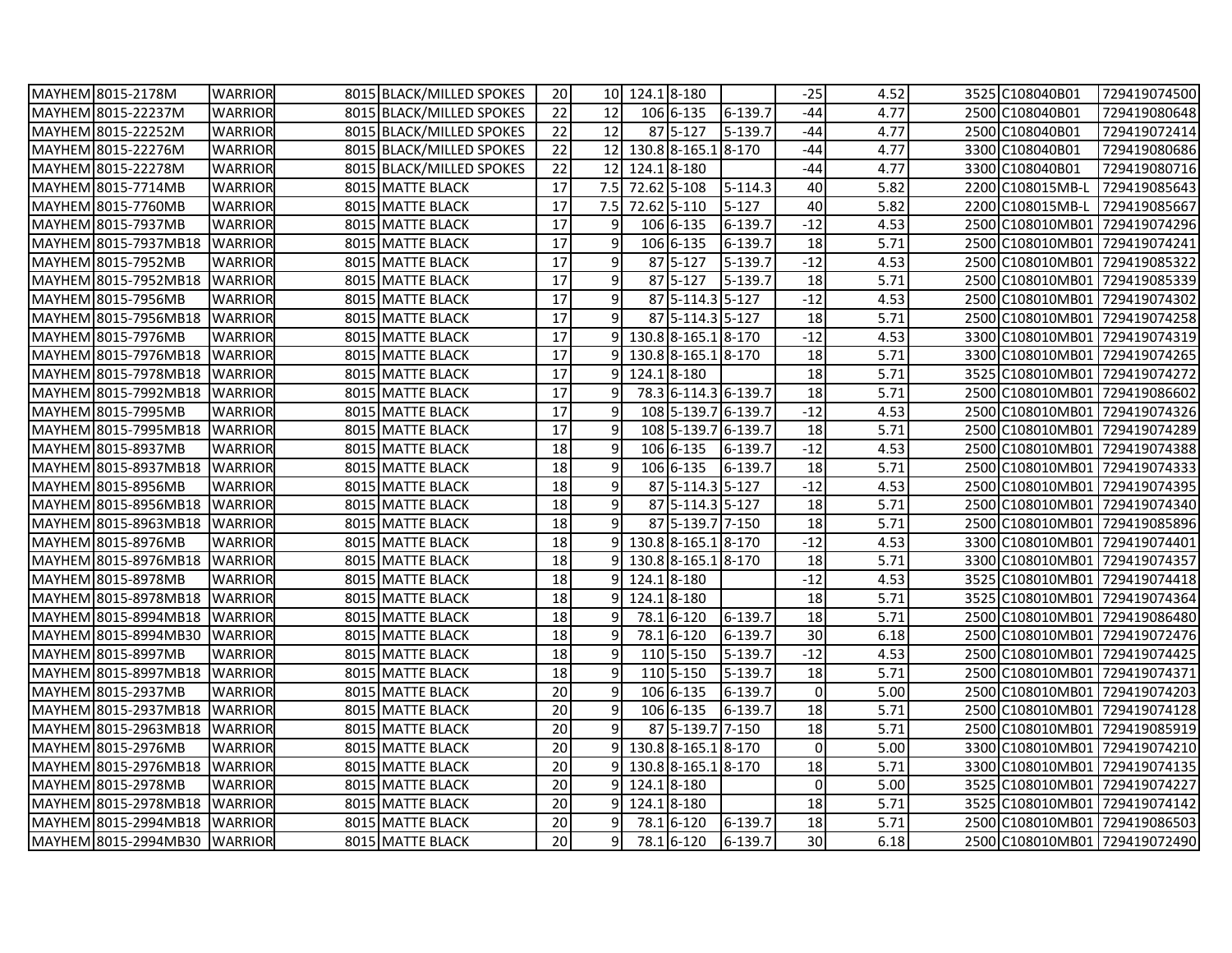| MAYHEM 8015-2997MB            | <b>WARRIOR</b> | 8015 MATTE BLACK | 20              | 9               | 110 5-150             | 5-139.7             | $\overline{0}$      | 5.00 |                  | 2500 C108010MB01 729419074234 |
|-------------------------------|----------------|------------------|-----------------|-----------------|-----------------------|---------------------|---------------------|------|------------------|-------------------------------|
| MAYHEM 8015-2997MB18          | <b>WARRIOR</b> | 8015 MATTE BLACK | $\overline{20}$ | 9               | 110 5-150             | 5-139.7             | $\overline{18}$     | 5.71 | 2500 C108010MB01 | 729419074159                  |
| MAYHEM 8015-2137MB            | <b>WARRIOR</b> | 8015 MATTE BLACK | 20              | 10              | 106 6-135             | 6-139.7             | $-25$               | 4.52 |                  | 2500 C108010MB01 729419074166 |
| MAYHEM 8015-2152MB            | <b>WARRIOR</b> | 8015 MATTE BLACK | 20              | 10              | $\overline{87}$ 5-127 | 5-139.7             | $-25$               | 4.52 | 2500 C108010MB01 | 729419074173                  |
| MAYHEM 8015-2176MB            | <b>WARRIOR</b> | 8015 MATTE BLACK | $\overline{20}$ | 10 <sup>1</sup> | 130.8 8-165.1 8-170   |                     | $-25$               | 4.52 | 3300 C108010MB01 | 729419074180                  |
| MAYHEM 8015-2178MB            | <b>WARRIOR</b> | 8015 MATTE BLACK | 20              | 10 <sup>1</sup> | 124.18-180            |                     | $-25$               | 4.52 | 3525 C108010MB01 | 729419074197                  |
| MAYHEM 8015-22237MB           | <b>WARRIOR</b> | 8015 MATTE BLACK | 22              | 12              | 106 6-135             | 6-139.7             | $-44$               | 4.77 | 2500 C108010MB01 | 729419080655                  |
| MAYHEM 8015-22252MB           | <b>WARRIOR</b> | 8015 MATTE BLACK | 22              | 12              | 87 5-127              | 5-139.7             | $-44$               | 4.77 | 2500 C108010MB01 | 729419072421                  |
| MAYHEM 8015-22276MB           | <b>WARRIOR</b> | 8015 MATTE BLACK | $\overline{22}$ | 12              | 130.8 8-165.1         | 8-170               | $-44$               | 4.77 | 3300 C108010MB01 | 729419080693                  |
| MAYHEM 8015-7937P2D           | <b>WARRIOR</b> | 8015 PVD2        | 17              | 9               | 106 6-135             | 6-139.7             | $-12$               | 4.53 | 2500 C108010C01  | 729419074937                  |
| MAYHEM 8015-7937P2D18         | <b>WARRIOR</b> | 8015 PVD2        | $\overline{17}$ | 9               | 106 6-135             | 6-139.7             | 18                  | 5.71 | 2500 C108010C01  | 729419074883                  |
| MAYHEM 8015-7952P2D           | <b>WARRIOR</b> | 8015 PVD2        | 17              | 9               | 87 5-127              | 5-139.7             | $-12$               | 4.53 | 2500 C108010C01  | 729419085346                  |
| MAYHEM 8015-7952P2D18 WARRIOR |                | 8015 PVD2        | 17              | 9               | 87 5-127              | 5-139.7             | 18                  | 5.71 | 2500 C108010C01  | 729419085353                  |
| MAYHEM 8015-7956P2D           | <b>WARRIOR</b> | 8015 PVD2        | $\overline{17}$ | 9               | 87 5-114.3 5-127      |                     | $-12$               | 4.53 | 2500 C108010C01  | 729419074944                  |
| MAYHEM 8015-7956P2D18 WARRIOR |                | 8015 PVD2        | $\overline{17}$ | 9               | 87 5-114.3 5-127      |                     | 18                  | 5.71 | 2500 C108010C01  | 729419074890                  |
| MAYHEM 8015-7976P2D           | <b>WARRIOR</b> | 8015 PVD2        | $\overline{17}$ | $\overline{9}$  | 130.8 8-165.1 8-170   |                     | $-12$               | 4.53 | 3300 C108010C01  | 729419074951                  |
| MAYHEM 8015-7976P2D18 WARRIOR |                | 8015 PVD2        | 17              | 91              | 130.8 8-165.1 8-170   |                     | 18                  | 5.71 | 3300 C108010C01  | 729419074906                  |
| MAYHEM 8015-7978P2D18 WARRIOR |                | 8015 PVD2        | 17              | 9               | 124.18-180            |                     | 18                  | 5.71 | 3525 C108010C01  | 729419074913                  |
| MAYHEM 8015-7995P2D           | <b>WARRIOR</b> | 8015 PVD2        | $\overline{17}$ | 9               |                       | 108 5-139.7 6-139.7 | $-12$               | 4.53 | 2500 C108010C01  | 729419074968                  |
| MAYHEM 8015-7995P2D18 WARRIOR |                | 8015 PVD2        | $\overline{17}$ | 9               |                       | 108 5-139.7 6-139.7 | 18                  | 5.71 | 2500 C108010C01  | 729419074920                  |
| MAYHEM 8015-8937P2D           | <b>WARRIOR</b> | 8015 PVD2        | 18              | 9               | 106 6-135             | $6 - 139.7$         | $-12$               | 4.53 | 2500 C108010C01  | 729419075026                  |
| MAYHEM 8015-8937P2D18 WARRIOR |                | 8015 PVD2        | $\overline{18}$ | 9               | 106 6-135             | 6-139.7             | 18                  | 5.71 | 2500 C108010C01  | 729419074975                  |
| MAYHEM 8015-8956P2D           | <b>WARRIOR</b> | 8015 PVD2        | $\overline{18}$ | 9               | 87 5-114.3 5-127      |                     | $-12$               | 4.53 | 2500 C108010C01  | 729419075033                  |
| MAYHEM 8015-8956P2D18 WARRIOR |                | 8015 PVD2        | $\overline{18}$ | 9               | 87 5-114.3 5-127      |                     | 18                  | 5.71 | 2500 C108010C01  | 729419074982                  |
| MAYHEM 8015-8976P2D           | <b>WARRIOR</b> | 8015 PVD2        | $\overline{18}$ | 9 <sup>1</sup>  | 130.8 8-165.1 8-170   |                     | $-12$               | 4.53 | 3300 C108010C01  | 729419075040                  |
| MAYHEM 8015-8976P2D18 WARRIOR |                | 8015 PVD2        | 18              | 9l              | 130.8 8-165.1 8-170   |                     | 18                  | 5.71 | 3300 C108010C01  | 729419074999                  |
| MAYHEM 8015-8978P2D           | <b>WARRIOR</b> | 8015 PVD2        | $\overline{18}$ | 9               | 124.18-180            |                     | $-12$               | 4.53 | 3525 C108010C01  | 729419075057                  |
| MAYHEM 8015-8978P2D18 WARRIOR |                | 8015 PVD2        | 18              | 91              | 124.18-180            |                     | 18                  | 5.71 | 3525 C108010C01  | 729419075002                  |
| MAYHEM 8015-8997P2D           | <b>WARRIOR</b> | 8015 PVD2        | 18              | 9               | 110 5-150             | 5-139.7             | $-12$               | 4.53 | 2500 C108010C01  | 729419075064                  |
| MAYHEM 8015-8997P2D18 WARRIOR |                | 8015 PVD2        | $\overline{18}$ | 9               | 110 5-150             | 5-139.7             | 18                  | 5.71 | 2500 C108010C01  | 729419075019                  |
| MAYHEM 8015-2937P2D           | <b>WARRIOR</b> | 8015 PVD2        | 20              | $9\,$           | 106 6-135             | 6-139.7             | $\mathsf{O}$        | 5.00 | 2500 C108010C01  | 729419074838                  |
| MAYHEM 8015-2937P2D18 WARRIOR |                | 8015 PVD2        | 20              | 9               | 106 6-135             | 6-139.7             | 18                  | 5.71 | 2500 C108010C01  | 729419074753                  |
| MAYHEM 8015-2952P2D           | <b>WARRIOR</b> | 8015 PVD2        | 20              | 9               | 87 5-127              | 5-139.7             | $\mathbf 0$         | 5.00 | 2500 C108010C01  | 729419074876                  |
| MAYHEM 8015-2976P2D           | <b>WARRIOR</b> | 8015 PVD2        | $\overline{20}$ | 9 <sub>l</sub>  | 130.8 8-165.1 8-170   |                     | $\mathsf{O}\xspace$ | 5.00 | 3300 C108010C01  | 729419074845                  |
| MAYHEM 8015-2976P2D18         | <b>WARRIOR</b> | 8015 PVD2        | 20              | 9               | 130.8 8-165.1 8-170   |                     | $\overline{18}$     | 5.71 | 3300 C108010C01  | 729419074760                  |
| MAYHEM 8015-2978P2D           | <b>WARRIOR</b> | 8015 PVD2        | 20              | 9 <sub>l</sub>  | 124.18-180            |                     | $\mathsf{O}$        | 5.00 | 3525 C108010C01  | 729419074852                  |
| MAYHEM 8015-2978P2D18         | <b>WARRIOR</b> | 8015 PVD2        | 20              | $\overline{9}$  | 124.18-180            |                     | 18                  | 5.71 | 3525 C108010C01  | 729419074777                  |
| MAYHEM 8015-2994P2D           | <b>WARRIOR</b> | 8015 PVD2        | $\overline{20}$ | 9               | 78.1 6-120            | 6-139.7             | $\mathsf{O}$        | 5.00 | 2500 C108010C01  | 729419095956                  |
| MAYHEM 8015-2997P2D           | <b>WARRIOR</b> | 8015 PVD2        | 20              | 9               | 110 5-150             | 5-139.7             | $\mathsf{O}$        | 5.00 | 2500 C108010C01  | 729419074869                  |
| MAYHEM 8015-2997P2D18 WARRIOR |                | 8015 PVD2        | 20              | 9               | 110 5-150             | 5-139.7             | 18                  | 5.71 | 2500 C108010C01  | 729419074784                  |
| MAYHEM 8015-2137P2D           | <b>WARRIOR</b> | 8015 PVD2        | 20              | 10              | 106 6-135             | 6-139.7             | $-25$               | 4.52 | 2500 C108010C01  | 729419074791                  |